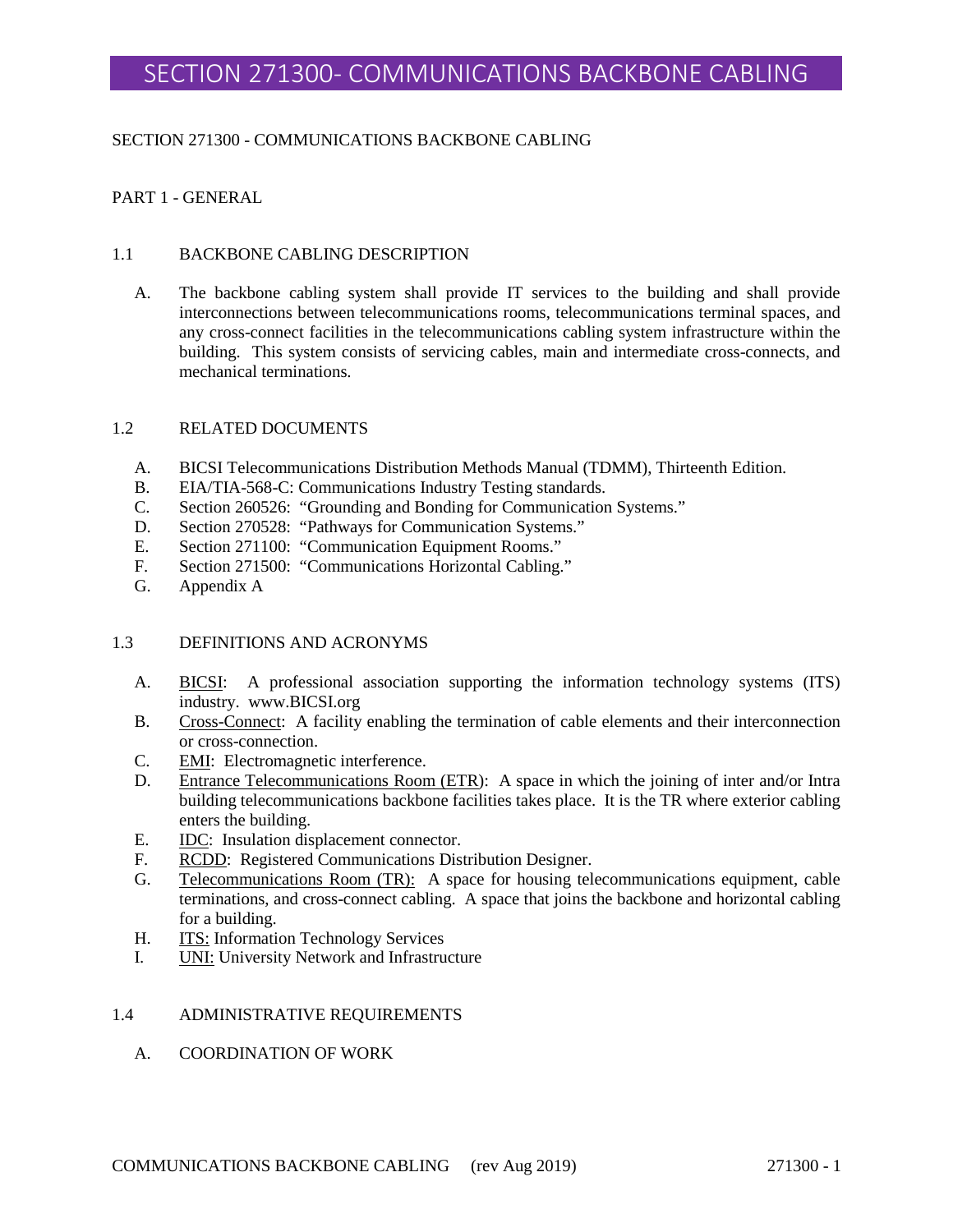- 1. Coordinate layout and installation of communications backbone cabling with LSU's Information Technology Service (ITS)/University Networking and Infrastructure (UNI) personnel prior to installation.
- 2. All splices into active service cables shall be coordinated with LSU's ITS/UNI personnel. The project is responsible for the cost of these splices, but it may be determined that LSU will have its own in-house contractor perform the work.
- B. QUALITY ASSURANCE
	- 1. All communications work shall be performed by qualified communications personnel regularly employed in this field. The communications subcontractor shall have a BICSI certified Registered Communications Distribution Designed (RCDD) on staff and available on site to discuss any issues as they arise. All qualifications shall be made available for verification by LSU and/or the Architect.
- C. SUBMITTALS
	- 1. All test results for installed cables shall be provided to LSU's ITS department as proof that all cables pass test qualifications. These test results can be delivered as a hard copy or electronic copy before acceptance of the system can be given. If electronic copies of the results are given, the results shall be delivered as a .pdf file.

# PART 2 - PRODUCTS

2.1 CABLES

# A. SINGLEMODE FIBER OPTICAL BACKBONE CABLE

- 1. CABLE STRAND SPECIFICATIONS
	- 1) Nonconductive, tight buffer.
	- 2) Maximum Attenuation: 0.5 dB/km at 1350 nm.
	- 3) Minimum Modal Bandwidth: 160 MHz-km at 850 nm; 500 MHz-km at 1300 nm.
	- 4) Fiber Type: Single mode, glass core, glass cladding.
	- 5) Core Diameter: 8.0 to 9.0 microns.
	- 6) Core/Clad Concentricity Error:  $\langle$  or = 0.8 micron.
	- 7) Cladding Diameter: 125 microns +/- 1 micron.
	- 8) Cladding Non-circularity:  $\langle$  or = 1%.
	- 9) Strand Color Code: Per industry practice.

# 2. OUTSIDE SINGLEMODE FIBER OPTICAL BACKBONE CABLE

- 1) Cable shall have an overall PVC jacket/sheath. The jacket/sheath shall be abrasion resistant, impervious to light or water.
- 2) The cable may contain but it is not required to have a metal shield. If the cable has a metal shield, it shall encase the cable and the shield shall be continuous throughout the length of the cable.
- 3) The cable shall contain a petroleum gel or dry water blocking material that is used to fill all voids and indices to prevent the intrusion of moisture.
- 4) Jacket Color: Black
- 5) Cable shall be imprinted with fiber count, fiber type, and aggregate length at regular intervals.
- 6) Fiber count shall be determined by LSU's ITS/UNI personnel.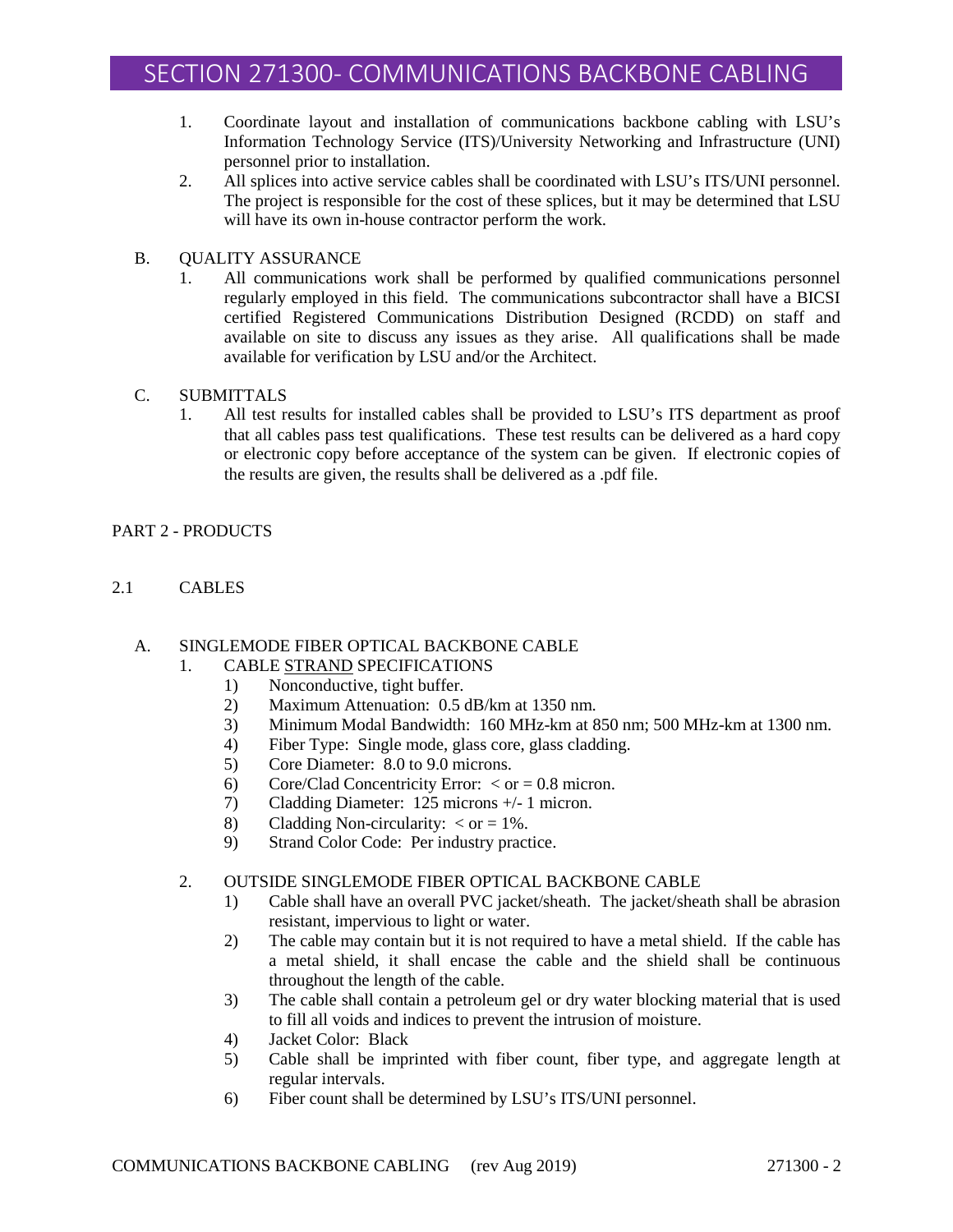- 7) Jacket shall be rated for the environment in which it is installed.
- 8) Use the following products or approved equal:
	- 1) Corning

#### 3. INSIDE SINGLEMODE FIBER OPTICAL BACKBONE CABLE

- 1) Nonconductive, tight buffer, optical fiber cable
- 2) Comply with ICEA S-83-596 for mechanical properties.
- 3) Comply with TIA/EIA-568-C for performance specifications.
- 4) Jacket Color: Yellow
- 5) Cable shall be imprinted with fiber count, fiber type, and aggregate length at regular intervals.
- 6) Jacket shall be rated for the environment in which it is installed. (I.e. plenum, riser, etc.)
- 7) Fiber count shall be determined by LSU's ITS/UNI personnel.
- 8) Use the following products or approved equal:
	- 1) Corning

#### B. CATV BACKBONE CABLE

1. All CATV backbone cabling will be the responsibility of Cox Communications for design and installation. The project shall provide Cox Communications with adequate pathway.

#### 2.2 CONNECTING HARDWARE

# A. OPTICAL FIBER CABLE HARDWARE

#### 1. OPTICAL FIBER HOUSINGS

- 1) Fiber Cross-Connect Housings shall be manufactured to fit in both a 19 inch relay rack.
- 2) The Housings shall be sized to accommodate the appropriate number of fiber connections and utilize the least amount of rack space. When possible it is advised that multiple cables be terminated in a single housing to save rack space.
- 3) Choice of which housing will be determined by LSU's ITS/UNI personnel.
- 4) Use the following products or approved equal:
	- 1) Corning
	- 2) EDGE-0XU (Where X represents the number of rack units needed to accommodate the housing.) Note: This product is used for high density TRs. OR
	- 3) CCH-0XU (Where X represents the number of rack units needed to accommodate the housing.)

#### 2. FIBER HOUSING CASSETTES:

- 1) Fiber cassettes for the Fiber Cross-Connect Housings serve duty as both the fiber splice housing and fiber Housing bulkhead panel.
	- 1) Each cassette is preloaded with LC fiber pigtails and splice tubes required for the number of fiber ports available per the cassette purchased.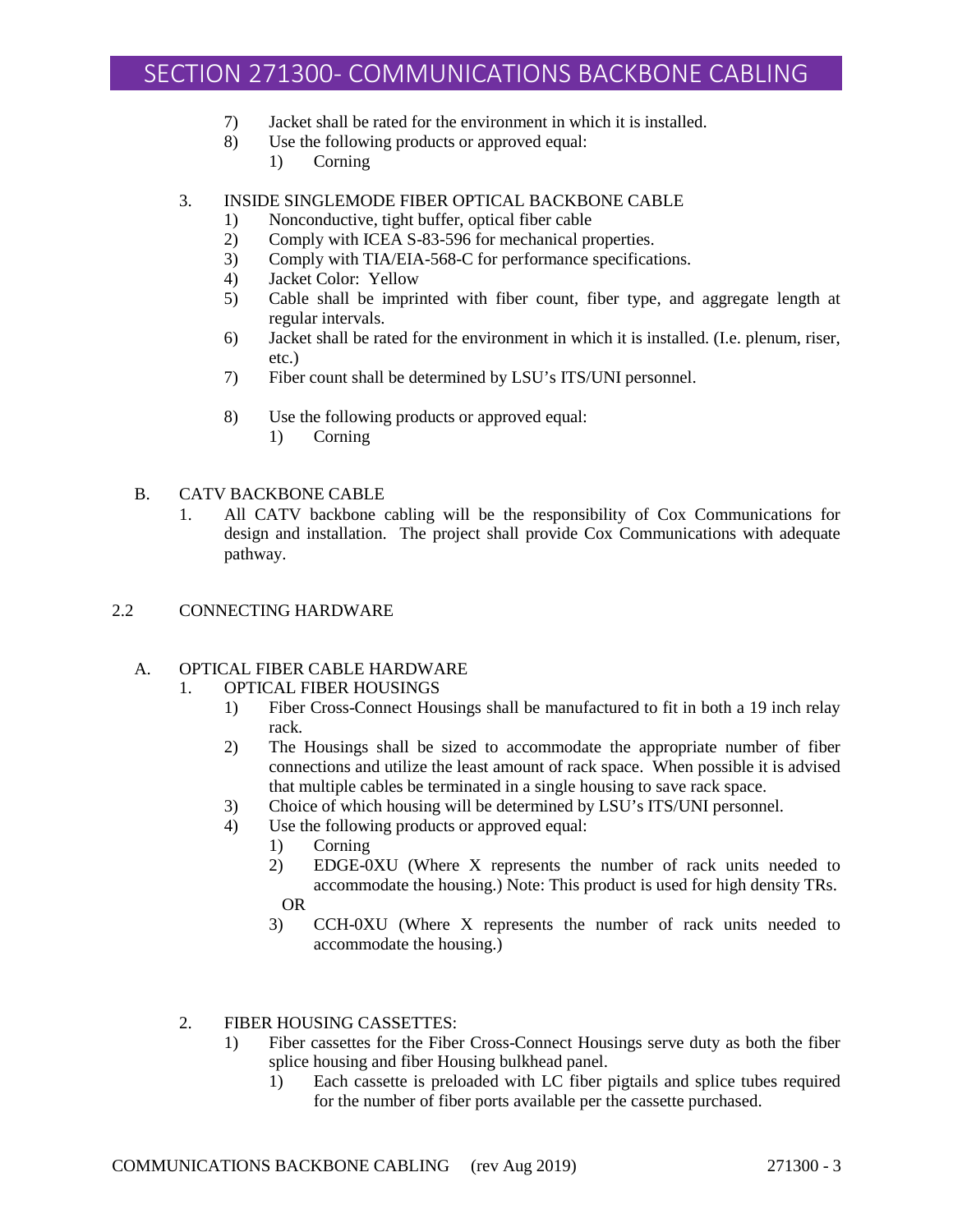- 2) Use the following products or approved equal:
	- a) Corning (for EDGE Housing)
	- b) EDGE-CS12-AE-P00RE (Will accommodate 12 strands.)
	- c) Corning (for CCH Housing)
	- d) CCH-CS24-AE-P00RE (Will accommodate 24 strands)
	- e) CCH-CS12-A9-P00RE (Will accommodate 12 strands)

#### B. SPLICING HARDWARE

- 1. Fiber Optic Cabling
	- 1) Splice Cases
		- 1) All splice cases shall be specified for the particular environment in which they will be placed and shall be sized to accommodate the entire strand count of the largest cable entering the splice. All splice cases shall be re-enterable and shall contain all necessary equipment to be installed properly and fully splice the largest cable entering the splice case.
		- 2) If the entrance fiber cable (outside rated fiber cable) is the type that has a metal protective armor, that cable is required to be grounded per Section 260526 "Grounding and Bonding for Communication Systems"
	- 2) Fiber Splice Unit
		- 1) All fiber splices shall be preformed using fusion splice technology. Cable should be spliced in Fiber Splice Case or fiber housing cassette only.
		- 2) Use the following products or approved equal:
			- a) Preform (Model will be determined by LSU ITS/UNI personnel based on strand count)

### 2.4 IDENTIFICATION PRODUCTS

A. Shall comply with TIA/EIA-606-A and UL 969 for a system of labeling materials, including label stocks, laminating adhesives, and inks used by label printers.

NO hand written labels will be accepted.

#### PART 3 - EXECUTION

# 3.1 ENTRANCE BACKBONE CABLING

#### A. GENERAL:

- 1. All Entrance Telecommunication Rooms (ETRs) will have one (1) single mode fiber cable home run back to the University's nearest appropriate service point. A typical installation will call for a minimum of one (1) 12 strand single mode fiber cable. The project may need to have higher strand and pair counts, in these cases the count will be determined by the project engineer in coordination with LSU's Information Technology representative.
- 2. In the entrance telecommunications room, allow for a 10-foot- long service loop after the cable has been terminated.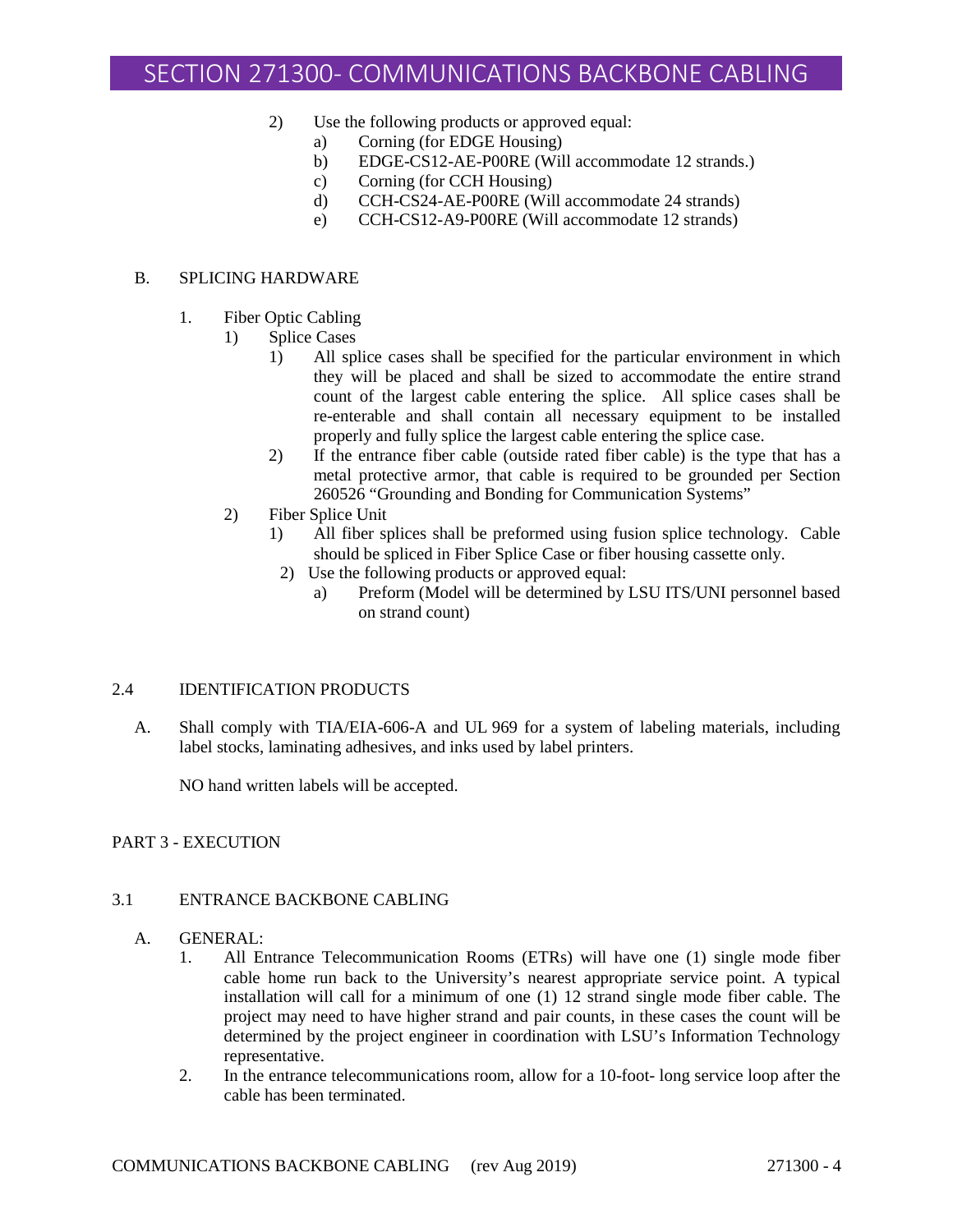- 3. All cables installed underground or under slab shall be NEC rated for wet locations. Use water blocked type cable construction in conduit for the entire length of the run.
- 4. When installing entrance backbone cable (Outside Rated cable) into a building, NEC code 800.48 requires that no more than 50 feet of cable be installed in a building before it is terminated or transitioned into the appropriate interior rated cable.
- 5. Do not install bruised, kinked, scored, deformed, or abraded cable. Remove and discard cable if damaged during installation and replace it with new cable.
- 6. All cables shall be routed neatly in the room and follow the rules of routing cabling in the ETR and TRs set forth within the construction specs for setting up a TR(Section 271100: "Communication Equipment Rooms.").
- 7. When pulling cable always comply with the manufactures recommended methods of pulling and cable tension.

# B. ENTRANCE FIBER BACKBONE CABLING

- 1. If the outside rated fiber cable is a gel type cable then the cable must be terminated with a gel block to prevent the gel from exiting the terminated end of the cable or the outside cable must be transitioned (spliced) into inside rated cable.
- 2. If the cable has a metal strength member then that metal strength member must be grounded to the Telecommunications Main Grounding Busbar (TMGB) per Section 260526 "Grounding and Bonding for Communications Systems."
- 3. The entrance fiber cable will be terminated/spliced in a rack mount fiber housing using the proper cassette with LC type connectors.

# 3.2 INTERIOR BACKBONE CABLING

- A. GENERAL
	- 1. All Telecommunication Rooms will have one (1) single mode fiber cable home run back to the Entrance Telecommunications Room. A typical installation will call for one (1) 12 strand single mode fiber cable.
	- 2. All cables installed underground or under slab shall be NEC rated for wet locations. Use water blocked type cable construction in conduit for the entire length of the run.
	- 3. Comply with TIA/EIA-568-B.1.
	- 4. Comply with BICSI TDMM, Ch. 5 "Backbone Distribution Systems."
	- 5. All cables shall be routed neatly in the room and follow the rules of routing cabling in the ETR and TRs set forth within the construction specs for setting up a TR(Section 271100: "Communication Equipment Rooms.").
	- 6. Do not install bruised, kinked, scored, deformed, or abraded cable. Remove and discard cable if damaged during installation and replace it with new cable.
	- 7. In each of the telecommunications room, allow for a 10-foot- long service loop after the cable has been terminated.
	- 8. When pulling cable always comply with the manufactures recommended methods of pulling and cable tension.

#### B. INTERIOR FIBER BACKBONE CABLING

- 1. All fiber optic cables shall be terminated in the approved rack mounted housings.
- 2. The fiber cables shall be terminated in cassette type hardware that utilizes LC type connectors.
- 3. It is a requirement that the project terminate all strands of the fiber cable, unless specifically called out for in the construction documents.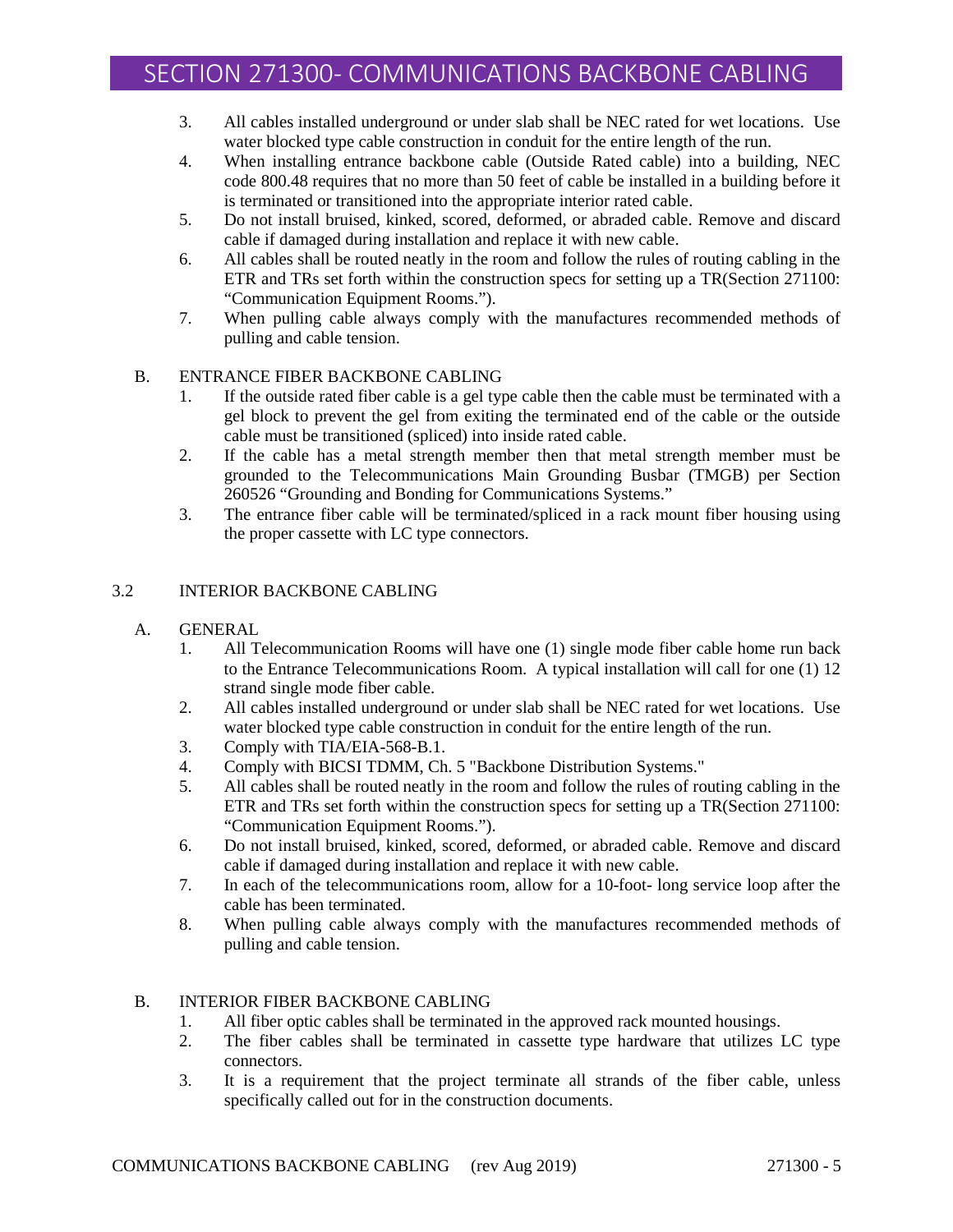# 3.3 TERMINATIONS

# A. ENTRANCE TELECOMMUNICATIONS ROOM

- 1. The Fiber Termination Cassettes will be arranged in the Housing such that the service fiber cable to the building will be positioned to the far left in the fiber housing.
- 2. Immediately following the building service cable, the interior riser backbone cables will be arranged in sequential order based on the room number of the building TRs.
- 3. Immediately following the interior riser backbone cables, the Horizontal fiber cables will be arranged in sequential order based on the room number of where they serve.
- 4. With the exception of the horizontal fiber cables, there shall only be one cable terminated in a cassette. Note: one cable may require multiple cassettes.

# B. TELECOMMUNICATIONS ROOM

- 1. The interior riser backbone cable that services this TR from the ETR will be arranged such that the service fiber cable will be positioned to the far left in the fiber housing.
- 2. Note: No "horizontal" fiber shall be terminated in this TR's fiber housing. All Horizontal fiber cabling shall be terminated in the ETR.

# 3.4 FIELD QUALITY CONTROL

- 1. Testing Agency: Engage a qualified testing agency to perform tests and inspections.
- 2. End-to-end cabling will be considered defective if it does not pass tests and inspections.
- 3. Where cabling is considered defective, that cabling is to be repaired or removed and replaced.

# B. VISUAL INSPECTION:

- 1. Visually inspect the optical fiber jacket materials for NRTL certification markings to make sure that the cables are rated for the environment in which they are installed.
- 2. Inspect cabling terminations in communications equipment rooms for compliance with color-coding for pin assignments, and inspect cabling connections for compliance with TIA/EIA-568-C.
- 3. Visually inspect cable placement, cable termination, equipment and patch cords, and labeling of all components.

#### C. TESTING

- 1. Optical Fiber Cable Tests:
	- 1) All single mode fiber cables shall be tested at both 1310 nm and 1550 nm after installation. Printed test results for each fiber strand are required. All tests are to be performed in accordance with ANSI/TIA/EIA-526-7, Method A.1, Two Reference Jumpers required. Fibers will be considered acceptable if the OTDR trace for that fiber shows an end to end loss of less than the following equation:

 $xxdB + yy(0.2)dB + zz(0.5)dB$ 

(Where xx is the maximum advertised attenuation by the manufacturer of the cable for the length of the fiber installed, yy is the number of splices, and zz is the number of connector pairs).

- 2) In addition, no splice may show a loss of greater than 0.2 dB and no connector pairs may show a loss of greater than 0.5 dB.
- 3) The contractor shall test each fiber strand utilizing an OTDR and preform a bi-directional test at the wavelengths specified above.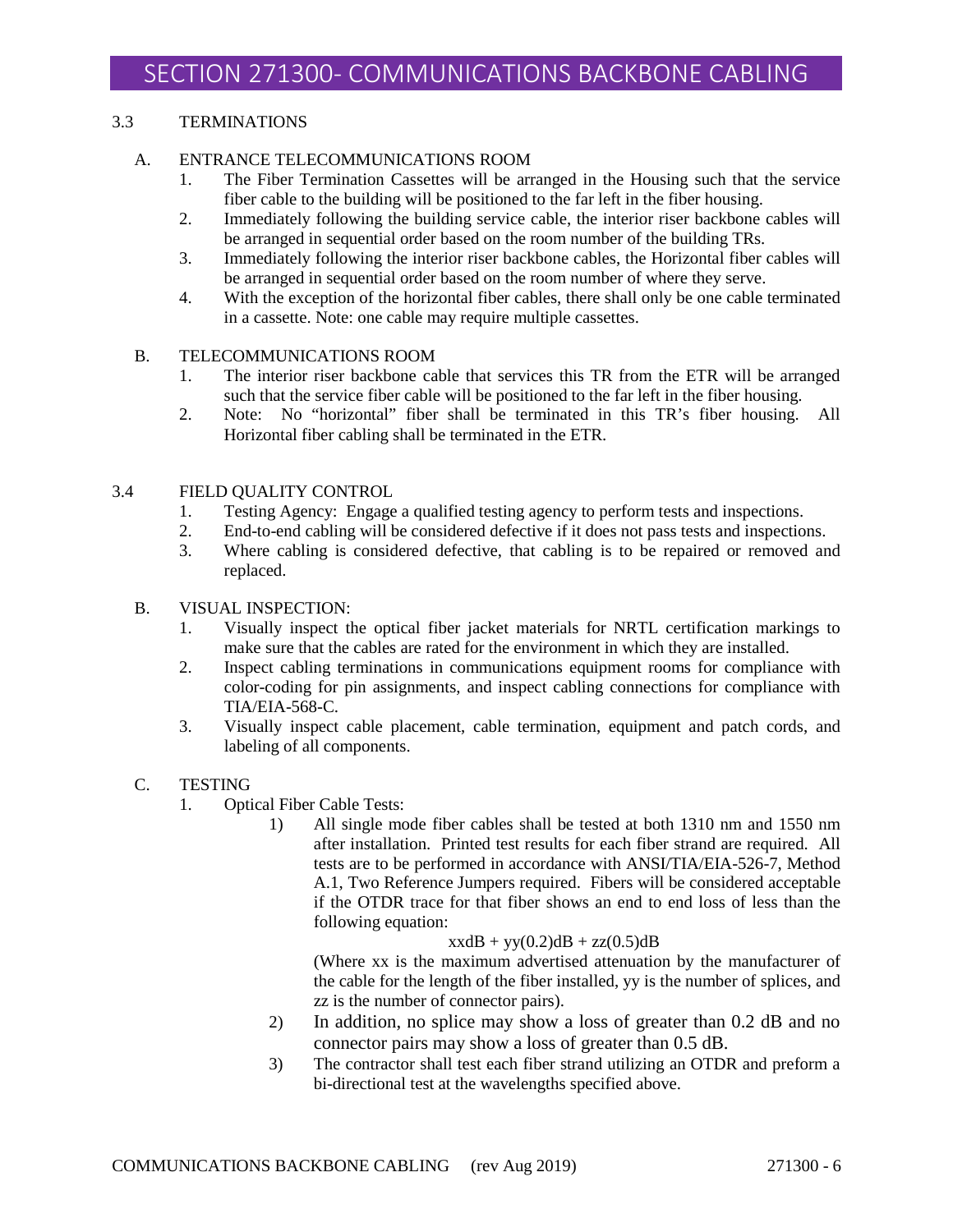4) Overall, the OTDR test results shall be made up of the wavelength of the conducted test, the link length, attenuation, cable identification, and the locations of the near end, the far end and each splice point or points of discontinuity. Electronic copies (.pdf) or hard-copy results for each fiber strand shall be submitted as part of "As- Built" documentation.

#### D. IDENTIFICATION STANDARDS

- 1. During construction all Backbone Cables (service and riser) shall be labeled/tagged as to the location of other end of that particular cable. The label shall be wrapped or flagged on the jacket of the cable at its first visible location as close to its termination as possible.
- 2. NO hand written labels will be acceptable. Labels shall be preprinted or computerprinted type.

### 3. FIBER OPTIC HOUSING LABELS:

- 1) LSU deploys its own labeling scheme to track fiber optic cables and strands.
- 2) These unique identifiers will be adhered to the front door of the Fiber Housing that the cable is terminated in.
- 3) On the outside of the door of the fiber connector housing the contractor shall place the label with the Unique Identifier of the cable directly above / in front of the location where the cable is physically located in the housing. Directly below the label with the unique identifier of the cable will be a label that indicates the location of the other end of that cable.
- 4) How to develop the Unique Identifier for the horizontal fiber cables:

|  | $\Box \Box \Box \Box \Box \Box \Box \Box \Box \Box \Box \Box \Box \Box \Box$ |               |  |  |  |  |  |      |
|--|------------------------------------------------------------------------------|---------------|--|--|--|--|--|------|
|  |                                                                              | 1 2 3 4 5 6 7 |  |  |  |  |  | 8910 |

**1-3 Cable Type:** Select rating of cable

◆ SMF: Single Mode Fiber

#### **4-7 Building Code:**

♦ Official LSU building acronym.

#### **8-10 Unique Cable Identification Number**

Each horizontal fiber cable is given a unique number that is used to track that cable. The number will start with the number 1 and increase by 1 for the next cable. The only requirement for the numbering scheme is that the number be in increasing sequential order in the TR fiber optic connector housing.

EXAMPLE: 1, 2, 3...101, 102, ...

# EXAMPLE OF UNIQUE IDENTIFIER: **SMF-FSB-3:1-12**

5) The location label will look like this: **LOC: BLDG Room# xxx**